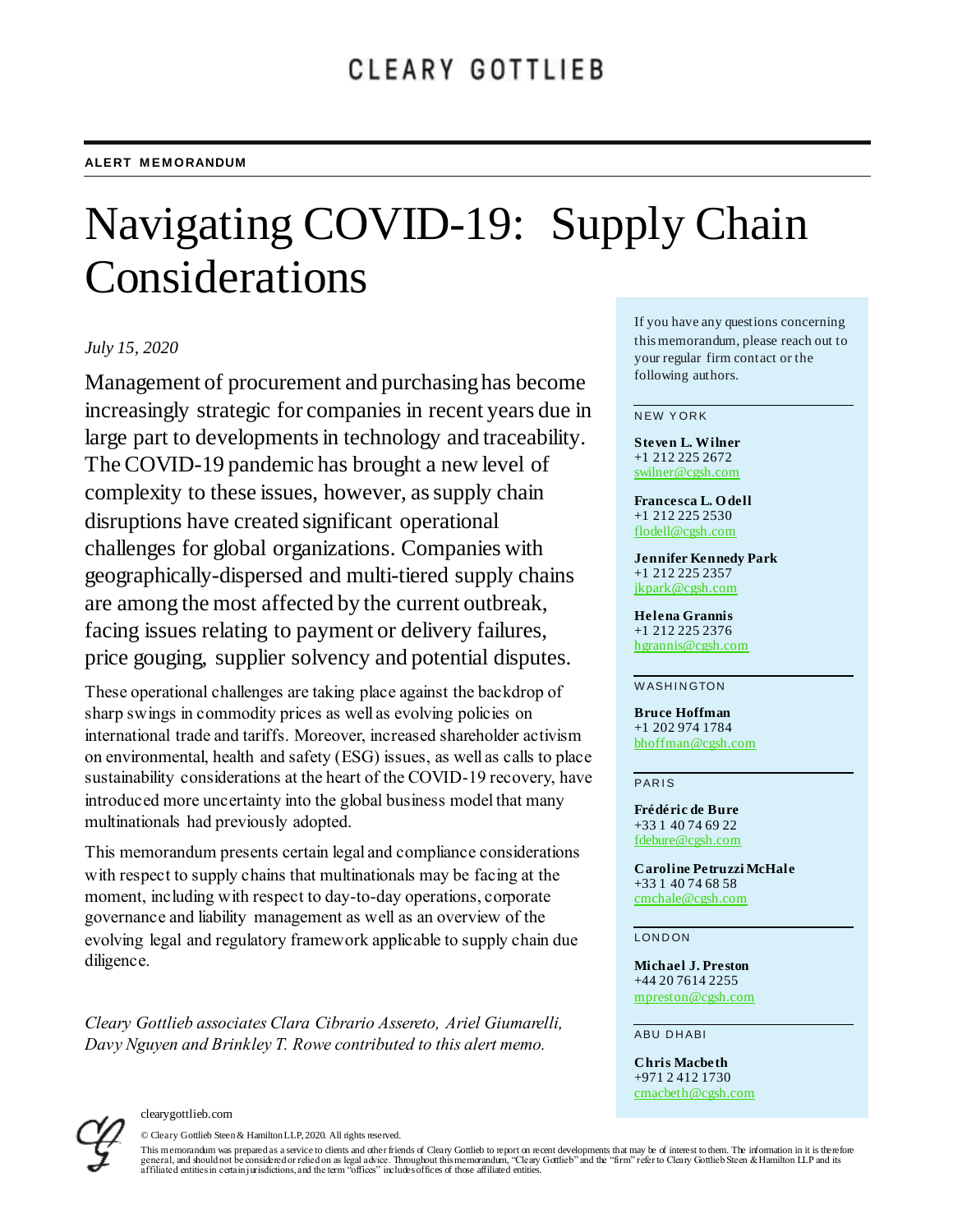# **I. Managing COVID-19 Legal and Compliance Risks for Supply Chains**

In the wake of the COVID-19 outbreak, the following considerations may be relevant to managing supply chain risk from a legal and compliance perspective.

- *Supplier Default.* Some larger manufacturers may be negatively affected by disruptions to their supply chains, whether relating to unavailability of raw materials, logistics or personnel. Moreover, due to the economic climate, suppliers may be unable to deliver (or obtain delivery and/or payment from sub-suppliers).
- One strategy for suppliers and purchasers alike in the current climate is to compare terms of material contracts to see where there may be room to defer delivery or payment, or otherwise renegotiate terms. Key terms include (i) whether a *force majeure*, hardship or material adverse change / material adverse effect clause can be invoked;<sup>1</sup> (ii) whether defenses are available under applicable law (i.e., doctrines of frustration, distress or impossibility of performance); (iii) what requirements may exist for effective notice to delay performance or payment (and any notice periods for service of process in the context of a dispute); (iv) what constitutes an event of default; and (v) what remedies or cure periods may be invoked.
- Once these terms have been reviewed and compared, companies will have a better sense of the strategy for approaching contract termination or renegotiation, as well as any possibility to delay performance or payment or adjust volumes or prices.
- *Price-Gouging*. The pandemic is leading to extreme demand and price volatility for certain products, such as personal protective equipment

and cleaning supplies, as well as fluctuations in firms' costs. As firms struggle to manage these changes, government agencies are aggressively seeking to show they are preventing consumer exploitation—for example, as a result of "excessive" prices—during the crisis. Governments are already investigating based on a variety of different instruments, including competition rules, consumer protection laws, and "price gouging" prohibitions. Commissioner Vestager, for example, has stated that the EU Commission "will stay even more vigilant than in normal times if there is a risk of virusprofiteering."

- In the United States, where there is no federal price gouging prohibition, all 50 states and the District of Columbia have their own laws against certain price increases (many by way of a declaration of a state of emergency) and numerous state attorneys general have announced investigations into alleged unlawful pricing.
- The White House, the Federal Trade Commission (FTC), and the Department of Justice (DOJ) have also made announcements about potential price gouging concerns. Based on agencies' statements and action to date, the focus is currently on protective equipment and medical supplies deemed essential to consumer health (broadly consistent with the pre-crisis focus on excessive pricing for pharmaceutical products with inelastic demand), but this could expand as conditions evolve.
- Firms in sectors under pressure due to the pandemic should be alert to the risk of agency interest in their pricing policies, particularly significant changes to pre-crisis prices in response to increased demand for particular goods or sudden changes in their costs.<sup>2</sup>

 $\overline{a}$ 

<sup>1</sup> *See* Cleary Gottlieb, *Coronavirus – Force Majeure or Frustration?* (February 20, 2020), availabl[e here](https://www.clearygottlieb.com/news-and-insights/publication-listing/coronavirus-force-majeure-or-frustration). For a full discussion of these considerations, see Cleary Gottlieb M&A and Corporate Governance Watch, *Return of the* 

*MAC? – Protecting Buyers During a Pandemic* (March 30, 2020), availabl[e here.](https://www.clearygottlieb.com/news-and-insights/publication-listing/return-of-the-mac-protecting-buyers-during-a-pandemic)

<sup>2</sup> *See* Cleary Gottlieb, *"Exploitative" Abuse of Dominance and "Price Gouging" in Times of Crisis*(March 31, 2020), availabl[e here.](https://www.clearygottlieb.com/news-and-insights/publication-listing/exploitative-abuse-of-dominance-and-price-gouging-in-times-of-crisis)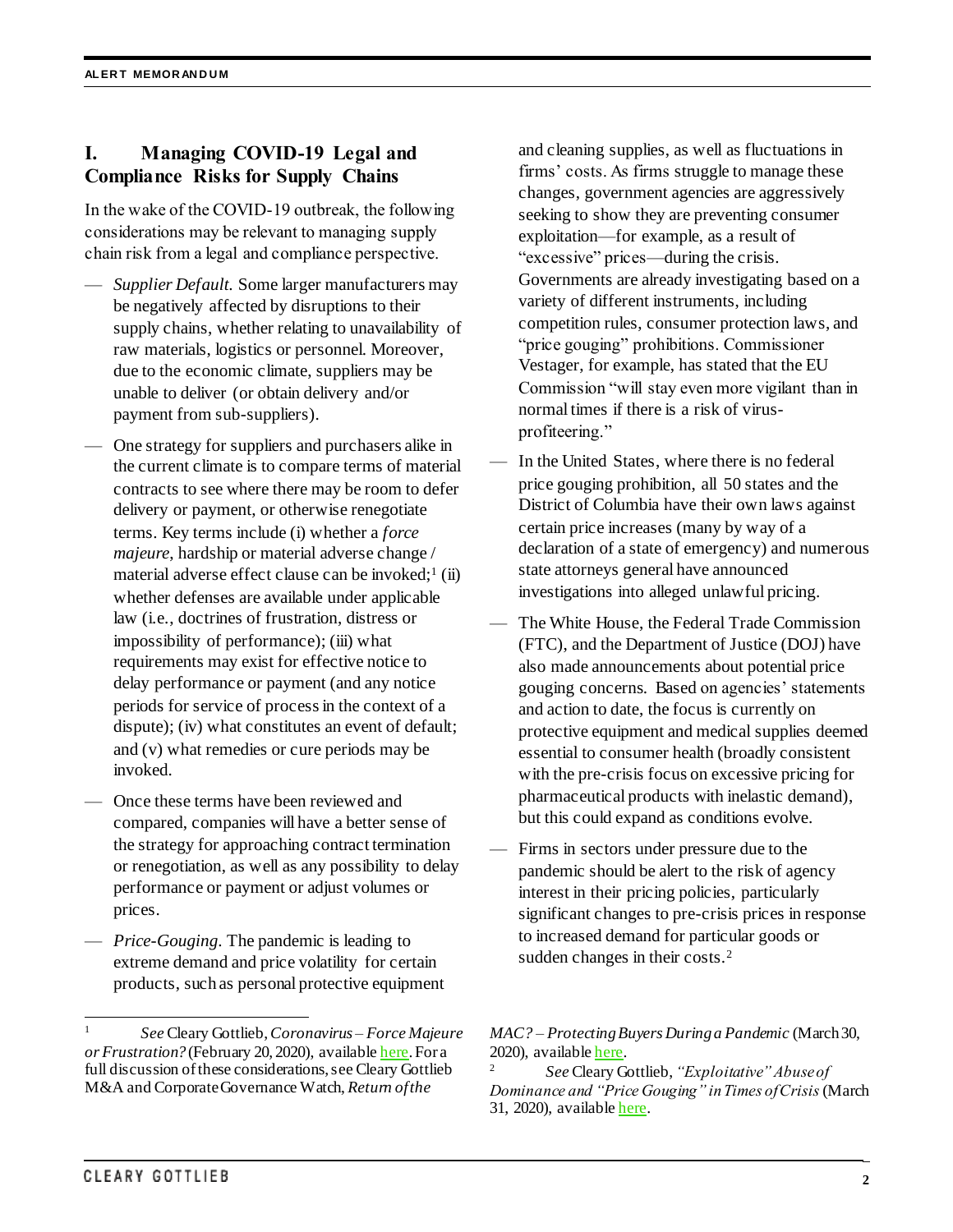- *Maintaining Oversight Over Multi-Tiered Supply Chains*. Companies with geographically-dispersed operations may struggle in the current context to maintain oversight over multi-tiered supply chains with limited visibility over sub-suppliers. Companies should consider reviewing contract terms relating to audit and inspection rights to see whether and the extent to which these can be modified to take into account remote working conditions. Moreover, compliance, legal and procurement teams should evaluate whether thirdparty suppliers have contingency plans in place, how quickly they can adjust to new circumstances and how dependent they are on human capital versus automation. It is also worthwhile to request back-up documentation from critical suppliers to see how they are managing their own risks with respect to COVID-19, including with respect to sub-contractors, as well as the extent to which they have suspended or modified their policies and procedures to account for new challenges.
- *Replacement or Interim Suppliers.* Companies may find themselves in the position of making time-pressured decisions as to their supply chains, including whether to work with replacement or interim suppliers. This can be particularly challenging given current circumstances, which may afford limited ability to conduct technical, financial and other due diligence (particularly for companies that require extensive pre-qualification evaluations before awarding contracts). To the extent that these issues arise, contractual protections can be put in place to limit exposure (for example, limiting terms, providing more extensive termination rights or providing for periodic review and adjustment of volumes and/or pricing). From a compliance perspective, companies will want to ensure that a due diligence review is conducted and documented, and that

decisions to award are made on a collective basis and based on objective, transparent criteria.

- *Addressing Health, Safety and Environmental (HSE) Issues*. Some industries are required to undergo regular site inspections for HSE issues in order to maintain their licenses to operate. This is incredibly challenging given the impacts of COVID-19 and stay-at-home orders. The consequences of HSE issues and site inspections will vary based on the jurisdiction and industry, but companies should generally keep up-to-date on any guidance for handling these requirements and prepare for the potential impacts these requirements may have on business operations.<sup>3</sup>
- *Delays in Freight Forwarding and Customs Clearance*. Significant delays in shipping, freight forwarding and customs clearance are currently impacting companies across the world. This has impacted global trade and production, resulting in serious financial tolls for business operations. From a compliance perspective, this increases the risks surrounding facilitation payments. Companies may need to make considerable changes to their logistics frameworks, depending on their business models, and should consider providing additional guidance to employees on their anti-corruption policies, including with respect to facilitation payments.
- *Implications for Compliance Programs.* In light of these challenges, legal and compliance personnel may wish to issue guidance on conducting due diligence in the current context, where procurement decisions may need to be made quickly and without opportunity for extensive compliance due diligence. Companies might also consider additional training for those responsible for overseeing and implementing these internal policies. This is especially important in light of the challenges of implementing and overseeing compliance while working remotely and through

<sup>3</sup> For further information, *see* Cleary Gottlieb, *COVID-19: State Reopening Status and Requirements*(June 3, 2020), availabl[e here.](https://www.clearygottlieb.com/news-and-insights/publication-listing/covid19-state-reopening-status-and-requirements)

 $\overline{a}$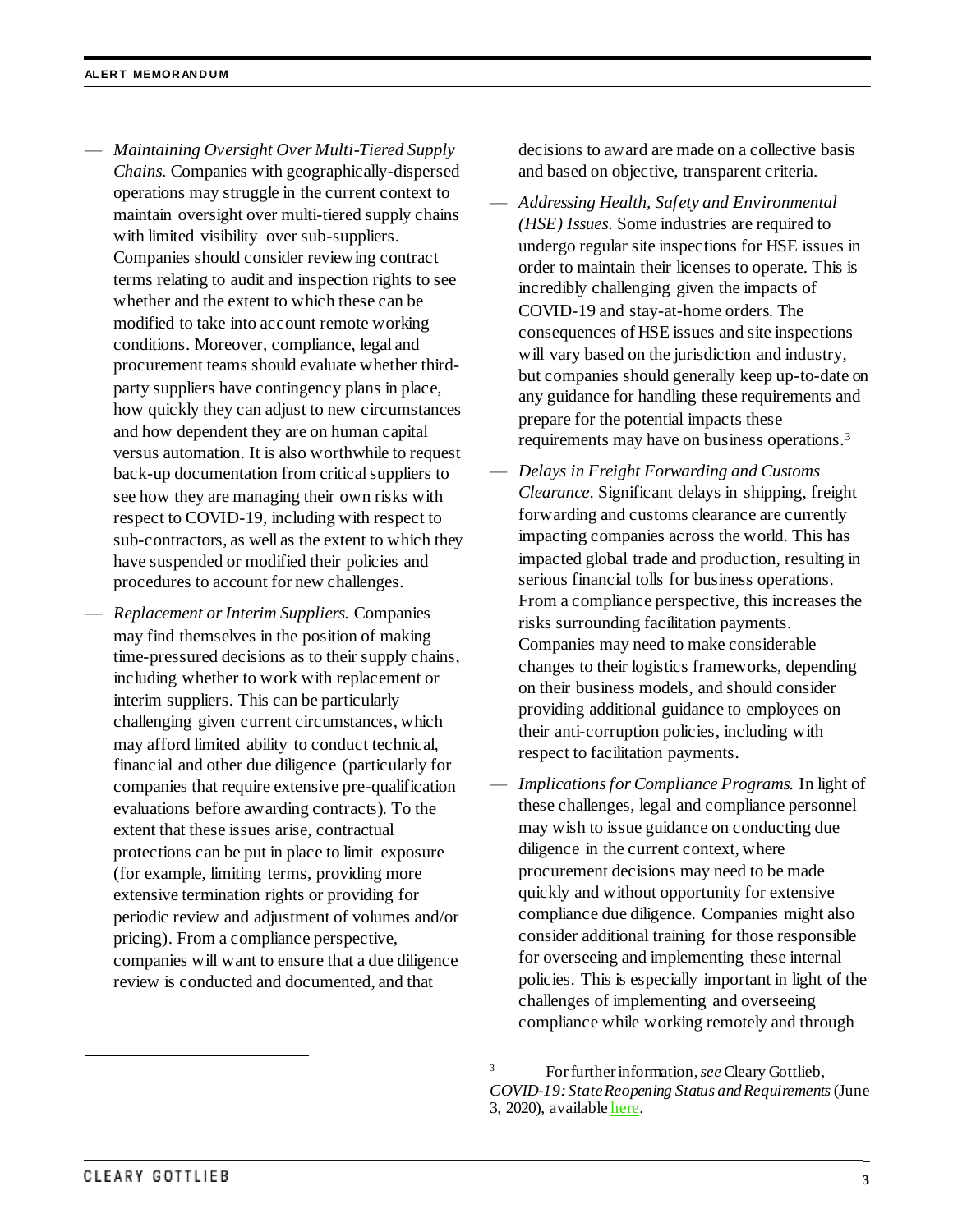new forms of technology. Companies may also consider updating compliance policies and procedures to take COVID-19 into account with respect to supply chains (including specific health and safety obligations, issuing a supplier code of conduct and updating compliance representations and warranties in model contracts with suppliers).

# **II. Supply Chain Considerations in Corporate Transactions**

COVID-19 will continue to have wide-ranging effects on the corporate transactional landscape. While deals are still underway, some have been delayed after signing and are working their way through litigation while other deals have ended in a mutual agreement to terminate due to COVID-19.

— *Transaction Risk Allocation*. Particularly in asset acquisitions, terms such as the scope of assets for purchase, contracts assumed (including supply, vendor, service and customer contracts) and liabilities assumed are high priority for negotiation. In the context of COVID-19, liabilities that may not have previously been significant (for example, product liability or worker safety issues) may now take center stage. Following appropriate diligence and engagement with key managers and stakeholders at the target company, acquirers should consider the degree to which the seller should retain some of these risks through special indemnities, purchase price adjustments or similar mechanisms.

#### **Focus on Governance, Disclosure and ESG**

Supply chain considerations are also being taken into account in the corporate governance context. On one hand, manufacturing firms many be scrutinized by shareholders based on the ESG effects of their products on the broader economy. Equally, firms in the financial sector are also increasingly expected to ensure than

their investment and financing decisions take ESG criteria into account. A firm's "supply chain footprint" is an important aspect of ESG analysis and may be increasingly be scrutinized by investors.

The COVID-19 pandemic has led to increased focus on ESG criteria in several ways: (i) annual meetings and shareholder proposals driven by ESG concerns, including supply chains, (ii) increased engagement between shareholders and investees on ESG matters and (iii) broader "exclusion lists" limiting investment in certain industries or categories. Certain institutional investors have been criticized, however, for not taking meaningful steps to follow through with ESG matters during annual meetings and when engaging with investees, such as prohibiting investments in weapons banned by international arms treaties or purchasing sovereign bonds from countries subject to sanctions for human rights abuses. European banks are under particular pressure in this respect, as European institutions work to finalize a regulatory taxonomy on sustainable loans and other financial products.

Market authorities in the U.S. and Europe have also highlighted the importance of disclosing risks resulting from COVID-19, highlighting supply chain and manufacturing disruption among issues that companies should consider in preparing disclosure.<sup>4</sup> Proxy advisors such as ISS and Glass Lewis have also echoed the need to consider COVID-related disruptions in voting strategies for annual shareholder meetings.

— *Successor Liability*. While an analysis of a target company's supply, vendor, service and customer contracts is typical, instability resulting from COVID-19 underscores the need to take a closer look at how these contracts work individually and

l 4 *See* U.S. Securities and Exchange Commission, Division of Corporation Finance, *Coronavirus (COVID-19) CF Disclosure Guidance: Topic No. 9* (March 25, 2020),

available at[: https://www.sec.gov/corpfin/coronavirus](https://www.sec.gov/corpfin/coronavirus-covid-19)[covid-19.](https://www.sec.gov/corpfin/coronavirus-covid-19)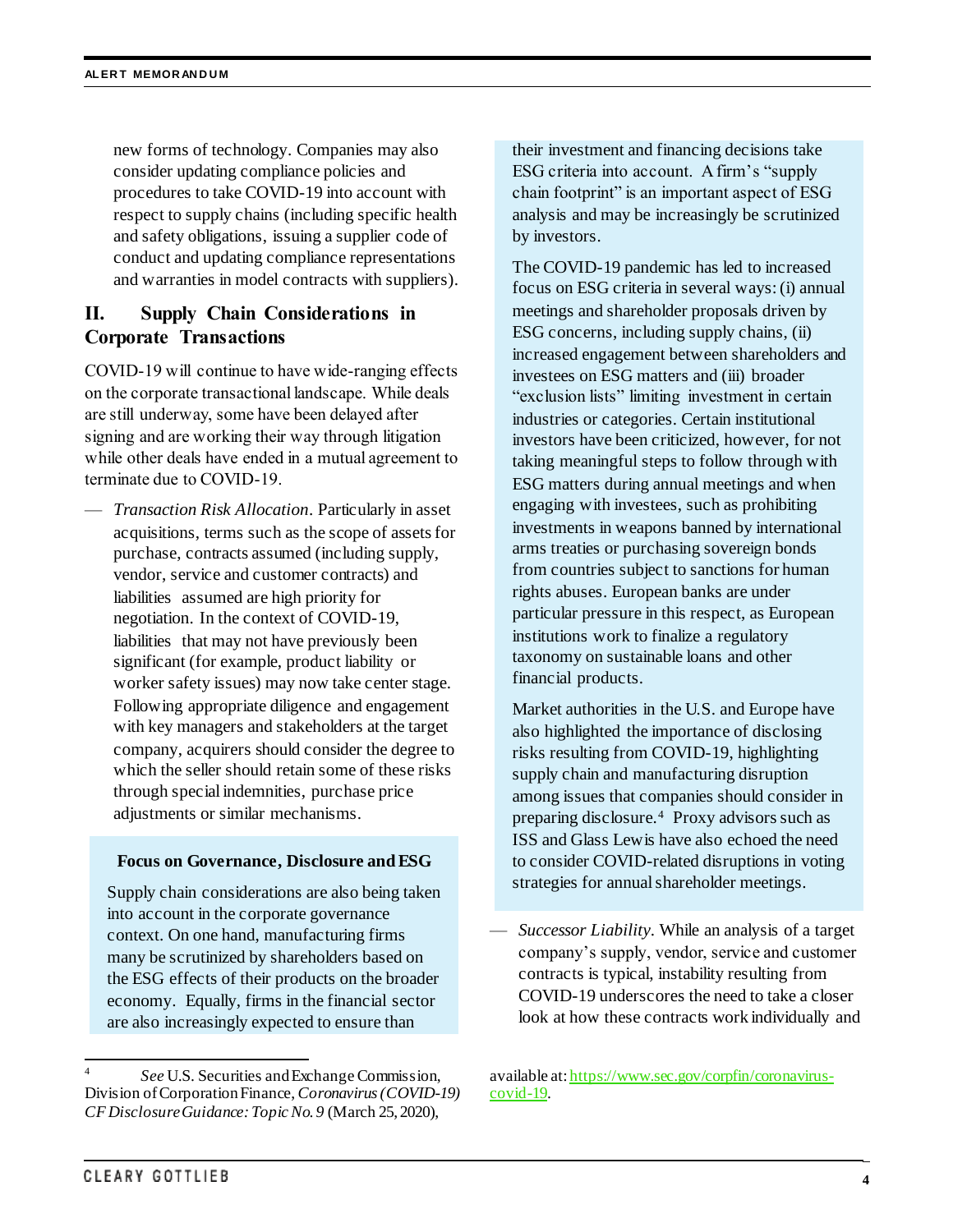then assess whether those contracts, when viewed together, work as an effective and cohesive supply chain.<sup>5</sup> Often, an acquirer can assess a potential risk from a target's supply chain early on and build mitigation efforts (such as engaging additional sources of inputs rather than relying on a single source) into their negotiation and forward-looking plans. As a result, diligence efforts to identify these provisions is critical regardless of whether a target company is a supplier or a customer. Thought should be given to analysing not only the risk to a target company's immediate suppliers, vendors and customers, but also the implications for global supply chains to which those actors are themselves exposed (the generic pharmaceutical industry's exposure to COVID-19 disruptions in China provides a good example).

- *Financing Exposure*. While diligence of a target's existing credit facilities, debt profile, capital structure and other sources of financing is a key focal point, COVID-19 and the resulting policy changes have triggered a flurry of new financings, loan modifications and issuances of corporate debt worldwide. In addition to understanding and assessing traditional sources of financing, an understanding of recent emergency measures (for example, the U.S. paycheck protection program, or "PPP,"<sup>6</sup> an emergency injury disaster loan, or "EIDL"7 and COVID bonds $8$ ) used by certain qualified companies is critical as these programs often contain particular requirements and restrictions on the applicant's activities that may affect how a company operates within a supply chain.
- *Interim Operating Covenants*. Core transaction agreements will typically include interim operating covenants requiring the target business to continue operating in a specified manner, including operation within applicable supply chains (usually in the ordinary course of business or applicable industry), beginning at signing and continuing through close of the transaction. COVID-19 highlights these provisions as a key focal point in negotiations given that unpredictable supply chain disruptions by the pandemic make compliance with these provisions potentially problematic. As parties negotiate during the pandemic, they should seek to balance flexibility for a seller/target to respond to new COVID-19 disruptions against an acquirer's comfort that the target company will be operated as effectively as possible prior to closing.
- *Material Adverse Effect Clauses.* Within core transaction documents, certain representations, warranties and covenants are often qualified by a "material adverse effect" provision. This provision defines the level of disruption (including potential supply chain disruptions) at which a deviation from the applicable terms of the agreement would be considered material, constituting a breach. Under Delaware law, enforcement of such a provision to exit or delay a transaction is typically difficult (with only one recent example<sup>9</sup> finding that a material adverse effect had occurred). While MAE provisions are typically constructed to exclude events that affect economy or the target company's industry as a whole, the question of whether COVID-19 can manifest as a valid material adverse effect remains open to

l <sup>5</sup> For example, if a target company is subject to a contract requiring it to supply a customer with a certain amount of a product annually, it is imperative to determine the inputs that go into that product and assess any risk of failure from the suppliers of those inputs.

<sup>6</sup> *See* Small Business Administration, Paycheck Protection Program, availabl[e here](https://www.sba.gov/funding-programs/loans/coronavirus-relief-options/paycheck-protection-program).

<sup>7</sup> *See* Small Business Administration, Economic Injury Disaster Loan Emergency Advance, availabl[e here](https://www.sba.gov/funding-programs/loans/coronavirus-relief-options/economic-injury-disaster-loan-emergency-advance).

<sup>8</sup> *See* Barron's, *Future Returns: COVID-19 Bonds Emerge as a Financing Tool*(April 14, 2020), available [here.](https://www.barrons.com/articles/future-returns-covid-19-bonds-emerge-as-a-financing-tool-01586881044)

<sup>&</sup>lt;sup>9</sup> For a full discussion of this case, see Cleary Gottlieb M&A and Corporate Governance Watch, *Akorn v. Fresnius: A MAC in Delaware* (October 11, 2018), available [here.](https://www.clearymawatch.com/2018/10/akorn-v-fresenius-mac-delaware/)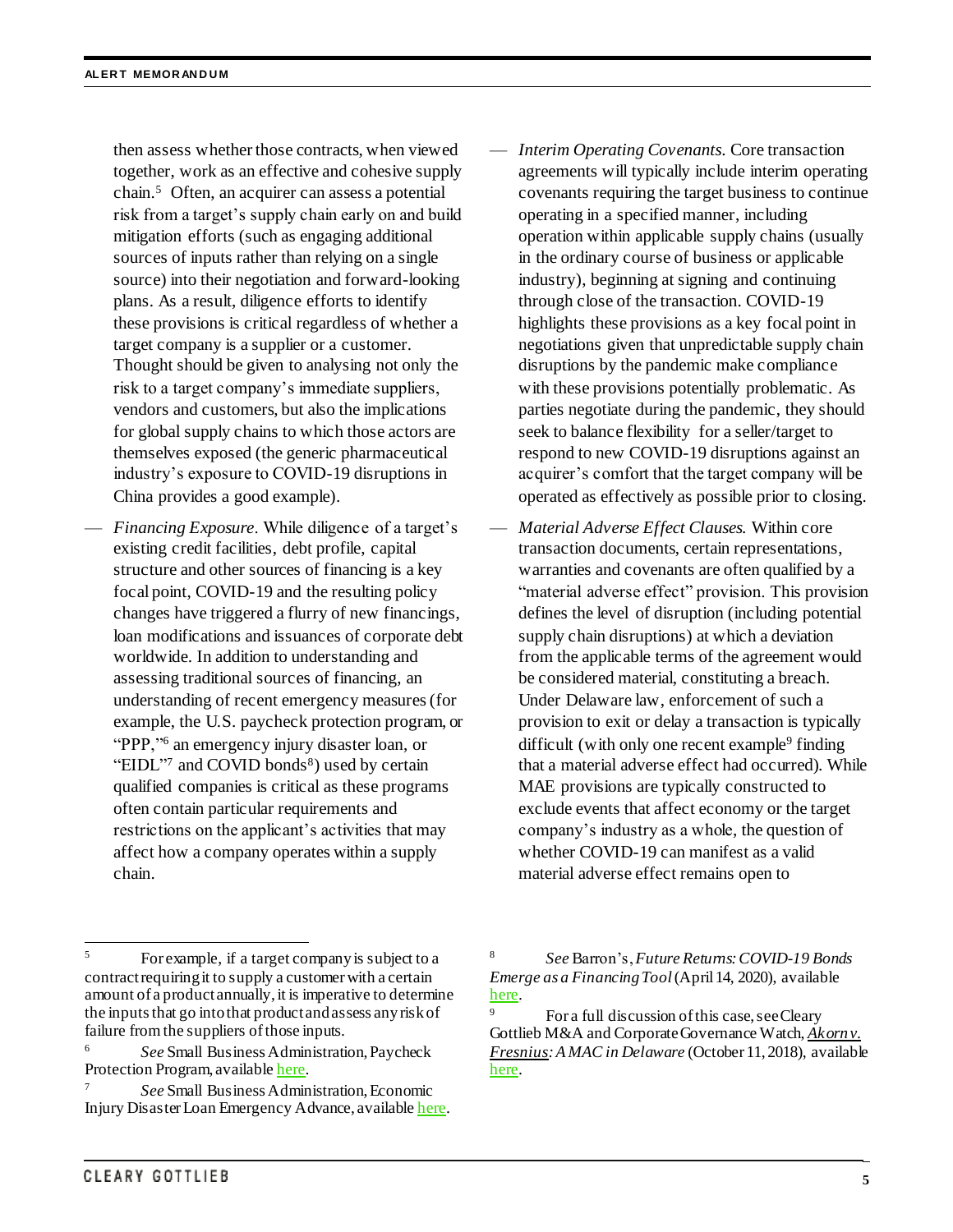interpretation by the courts and should be closely considered by negotiating parties.<sup>10</sup>

#### **III. Supply Chain Due Diligence**

#### **A. International Guidance and Best Practice**

Increasing attention has been given recently to supply chain due diligence. The concept has taken on additional significance following the United Nations' Guiding Principles on Business and Human Rights  $(UNGPs),<sup>11</sup>$  which were unanimously endorsed by the U.N. Human Rights Council and the European Union in 2011. Since then, various regimes have been developed further.

The OECD has also issued guidance on preventing or mitigating adverse impacts to human rights directly linked to corporate operations and business relationships, even if they have not contributed to the impact directly.<sup>12</sup> Additional sector-specific guidance for due diligence can be found from the OECD for the minerals, agriculture and garment and footwear sectors,<sup>13</sup> as well as the International Labor Organization.<sup>14</sup> In addition, a revised draft United Nations treaty on business and human rights was proposed in July 2019.<sup>15</sup> As a general matter, these regimes provide guidance on the criteria used to

evaluate suppliers and recommendations for lowering the risk that a company's supply chain contributes to human rights abuses.

According to OECD guidance,<sup>16</sup> companies should identify potential human rights and environmental impacts as criteria for evaluating suppliers. To identify potential impacts, companies should gather information related to their specific sector, geography and enterprise-specific risk factors by consulting reports from various sources including, governments, international organizations, civil society organizations, trade unions and national human rights institutions. Companies may also want to create supply chain mapping and assess higher risk activities, regions, products and business relationship to closely monitor. An important step in this assessment may include engaging with potentially impacted communities to gather information on adverse impacts prior and during projects. Companies should prioritize risks and obtain information on sub-suppliers when appropriate and feasible. With this information, impacts can be evaluated through the companies' human rights and environmental impact assessments. The position of the company in the supply chain will also determine the scope and focus of their assessments.

 $10\,$ For a full discussion of these considerations, see Cleary Gottlieb M&A and Corporate Governance Watch, *Return of the MAC? – Protecting Buyers During a Pandemic* (March 30, 2020), availabl[e here.](https://www.clearygottlieb.com/news-and-insights/publication-listing/return-of-the-mac-protecting-buyers-during-a-pandemic)

<sup>&</sup>lt;sup>11</sup> The UNGPs state that businesses should take actions to respect human rights, which includes avoiding contributions to adverse human rights impacts. Businesses should also seek to prevent or mitigate impacts directly linked to their operations, products or services by any of their business relations (even if they have not directly contributed to those impacts). The UNGPs encourage companies to put policies and processes in place that are appropriate for their size and circumstances to commit to a human rights due diligence process. This process should identify and mitigate adverse human rights impacts, and create avenues for remediation.

<sup>12</sup> *See* OECD Guidelines for Multinational Enterprises 2011 Edition, General Policy 12 and 13 (2011), availabl[e here](http://mneguidelines.oecd.org/guidelines).

<sup>13</sup> *See* OECD Due Diligence Guidance for Responsible Supply Chains of Minerals from Conflict-

Affected and High-Risk Areas (2016), availabl[e here;](https://www.oecd.org/daf/inv/mne/OECD-Due-Diligence-Guidance-Minerals-Edition3.pdf) OECD-FAO Guidance for Responsible Agricultural Supply Chains (2016), availabl[e here.;](https://www.oecd-ilibrary.org/docserver/9789264251052-en.pdf?expires=1589426511&id=id&accname=guest&checksum=8AD8B30CC2052B8886275AB0B6F16B9C) and OECD Due Diligence Guidance for Responsible Supply Chains in the Garment and Footwear Section (2017), availabl[e here](https://mneguidelines.oecd.org/OECD-Due-Diligence-Guidance-Garment-Footwear.pdf).

<sup>&</sup>lt;sup>14</sup> ILO, Tripartite Declaration of Principles concerning Multinational Enterprises and Social Policy (2017), available [here](https://www.ilo.org/wcmsp5/groups/public/---ed_emp/---emp_ent/---multi/documents/publication/wcms_094386.pdf).

<sup>&</sup>lt;sup>15</sup> Legally Binding Instrument to Regulate, in International Human Rights Law, the Activities of Transnational Corporations and other Business Enterprises (Draft July 16, 2019), availabl[e here](https://www.ohchr.org/Documents/HRBodies/HRCouncil/WGTransCorp/OEIGWG_RevisedDraft_LBI.pdf). Due to the COVID-19 pandemic, the first informal stakeholder consultation with the open-ended intergovernmental working group on transnational corporation and other business enterprises with respect to human rights (OEIGWG) was postponed and took place online in May 2020. Updates are expected to be provided at the sixth session scheduled in October 2020, as required by the mandate of HRC resolution 26/9.

<sup>16</sup> *See* OECD Due Diligence Guidance for Responsible Business Conduct (2018), availabl[e here](http://mneguidelines.oecd.org/OECD-Due-Diligence-Guidance-for-Responsible-Business-Conduct.pdf).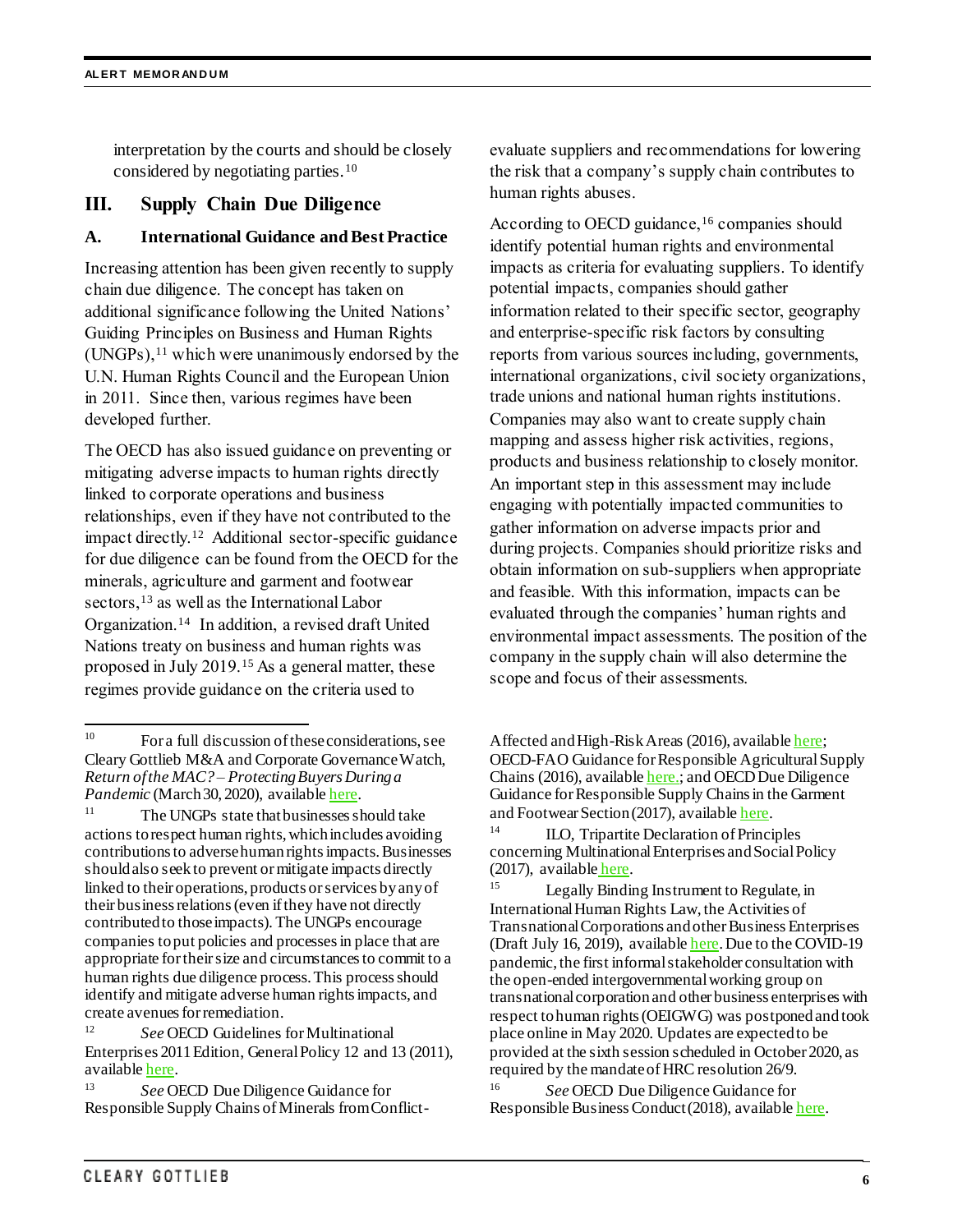Additionally, OECD guidance outlines comprehensive steps for due diligence that can lower risks that a company's supply chain contributes to human rights abuses. This includes taking steps to cease, prevent and mitigate these impacts. Impacts that can be immediately addressed may result in updated contract terms with suppliers, while other risks may require long term assessments and action plans. A larger enterprise should identify control points in its supply chains where information can be gathered on traceability and actions can be taken for auditing. Companies should also use their leverage with their business relationships and suppliers to mitigate and prevent risk, such as preparing policies, codes of conduct, contracts, written agreements and corrective actions plans. Companies can support suppliers in preventing adverse impacts by offering training, upgrading facilities or strengthening oversight and management. If attempts to prevent or mitigate impacts fail, companies should consider disengaging from supplier or other business relationships.

NGOs and civil society organizations have led various campaigns encouraging multinationals to implement human rights due diligence practices.<sup>17</sup> In 2019, Oxfam released a report analyzing 16 supermarkets' food supply chains, creating benchmarks for scoring their policies. Eight of the companies reviewed voluntarily committed to the UNGPs and independently took action to identify and prevent risks of human rights abuses. Four companies additionally committed to implementing human rights impact assessments and engaging with unions, civil society organizations and affected communities. Two companies took steps to publish their first-tier

suppliers for private label products, and Oxfam has urged other supermarkets to follow this practice to enhance supply chain transparency. Studies such as these help demonstrate that human rights due diligence and supply chain transparency is possible with commitment from the private sector and these companies may serve as models for additional efforts that can be made throughout various industries.

The pandemic has demonstrated that some organisations did not enjoy sufficient traceability along their supply chains or even visibility of the chain as a whole. While most large companies could impose their own policies and best practices on the first tier supplier, to ensure full upstream compliance it is also necessary to (i) require counterparties to impose the same policies along the whole supply chain and/or (ii) insist on full visibility of the full chain and impose control, audit and information rights at appropriate points in the chain. Without full upfront visibility of each link in the chain, it is impossible to know where such control/information points should be fixed and audit rights triggered. The nature of the supply chain, the source of the raw materials and the parties' respective bargaining strengths will determine the extent to which it is sufficient to rely on the first tier supplier to police the rest of the chain or necessary to have rights to step in at various points upstream.

## **B. Sustainability and the Evolving Legal Framework on Supply Chain Due Diligence**

In parallel to the UNGPs and OECD guidance, certain countries have developed their own regimes for environmental and human rights diligence, many of which are issue-specific, covering matters such as the use of conflict minerals,<sup>18</sup> practices that can be deemed

l

<sup>17</sup> *See* Oxfam, *What are supermarkets doing to tackle human suffering in their supply chains?* (July 3, 2019), available [here.](https://views-voices.oxfam.org.uk/2019/07/supermarkets-supply-chains/)

<sup>18</sup> *See* Securities and Exchange Commission, 17 CFR Parts 240 and 249b, Release No. 34-67716, Section 1502 of the Dodd-Frank Wall Street Reform and Consumer Protection Act (the "Dodd-Frank Act"), availabl[e here](https://www.sec.gov/rules/final/2012/34-67716.pdf). Section 1502 of the Dodd-Frank Act requires issuers to determine whether their products contain any conflict minerals originating from the Democratic Republic of the

Congo (DRC) or adjoining countries on an annual basis. If, after conducting a "reasonable country of origin inquiry," an issuer has reason to believe that its minerals may originate from these countries, it is required to conduct due diligence on the source and supply chain custody of such minerals. This includes preparing a conflict minerals report, which must be subject to an independent private sector audit. *See*  also The Chinese Due Diligence Guidelines for Responsible Mineral Supply Chains (the "Chinese Guidelines"), availabl[e here,](https://mneguidelines.oecd.org/chinese-due-diligence-guidelines-for-responsible-mineral-supply-chains.htm) which apply to all Chinese companies and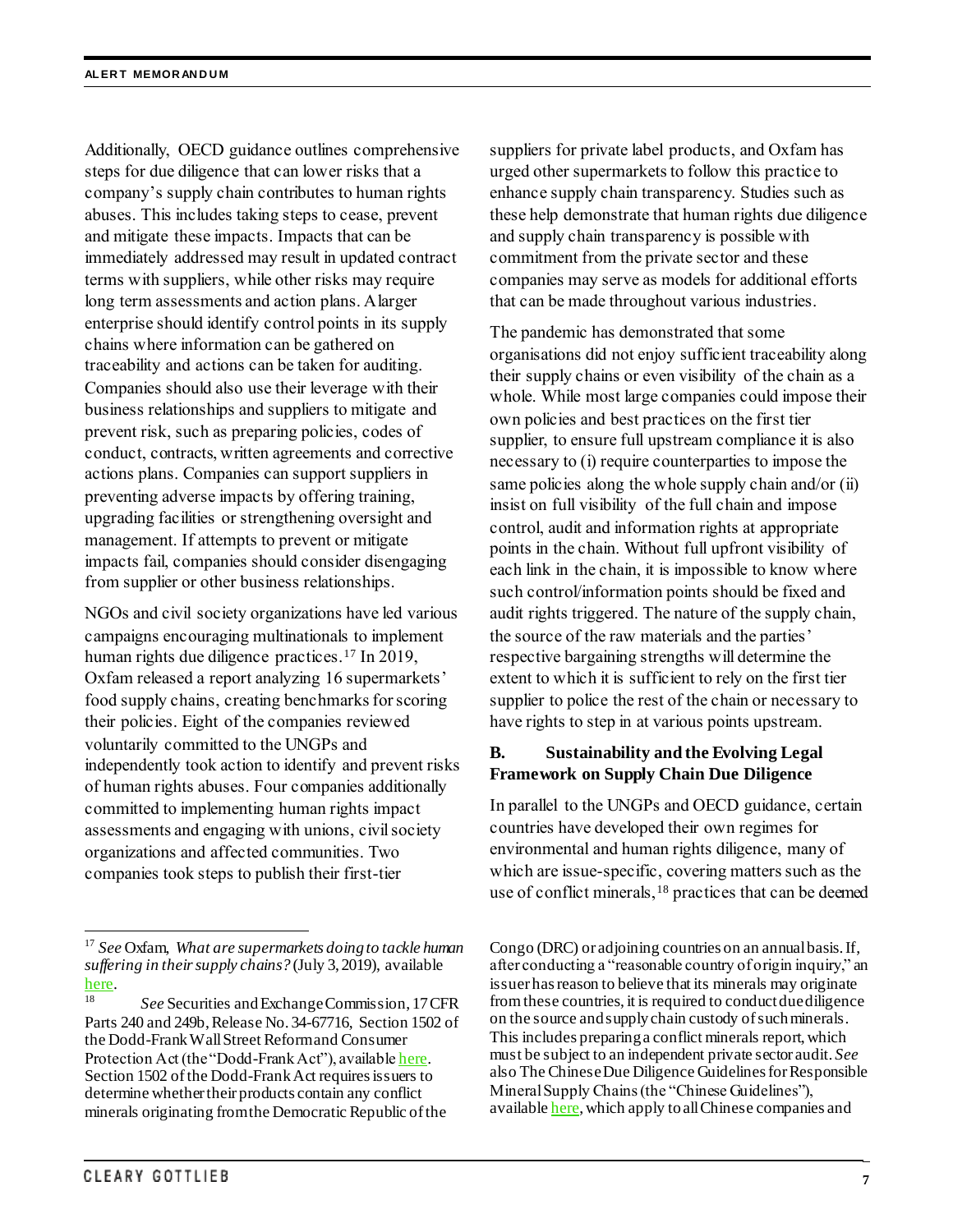to constitute modern slavery or trafficking,<sup>19</sup> child labor<sup>20</sup> as well as corporate transparency more generally.<sup>21</sup>

These regimes are generally disclosure-based, requiring listed companies to provide annual statements describing their due diligence practices and action plans to mitigate environmental and human rights impacts. In some cases, the regimes also provide for rights of action.

The EU has indicated that sustainability considerations, including those that form part of the Green Deal, are expected to play a major role in recovery efforts. In February 2020, the European Commission published a final report prepared by the British Institute of International and Comparative Law, Civic Consulting, and LSE Consulting on its ongoing "Study on due diligence requirements through the supply chain." The Report – which falls more broadly within the implementation of the European Commission's 2018 "Action Plan on Financing Sustainable Growth" – focuses on corporate supply chain due diligence requirements necessary to identify,

<sup>19</sup> *See* UK Modern Slavery Act (2015), availabl[e](http://www.legislation.gov.uk/ukpga/2015/30/contents/enacted) [here,](http://www.legislation.gov.uk/ukpga/2015/30/contents/enacted) which requires entities with business in the UK and worldwide revenue of at least £36 million to publish an annualtransparency statement on efforts they have taken to ensure that their business operations and supply chains do not contribute to modern slavery and human trafficking. *See*  also Australia Modern Slavery Act (2018), availabl[e here,](https://www.legislation.gov.au/Details/C2018A00153/Html/Text) which requires entities operating in Australia with a minimum annual consolidated revenue of AU \$100 million to annually report on the risks of modern slavery in their operations and supply chains and the efforts they have taken to address these risks.

prevent, mitigate, and account for sustainability risks across a range of ESG factors (including social and human rights abuses, environmental risks, and climate change).

According to the Report, the introduction of mandatory supply chain due diligence as a new legal standard of care received the most support by stakeholders. In the wake of this momentum, the Commission has committed to introduce legislation for mandatory human rights and environmental due diligence on global supply chains by 2021.

#### **The Duty of Care of a Parent Company**

In most jurisdictions, companies can face vicarious liability for the actions of third-parties (including potentially sub-suppliers and subcontractors) based on a "duty of care" theory of liability.

One recent development worth noting is the UK Supreme Court's decision in *Vedanta Resources Plc and Konkola Copper Mines Plc (Appellants)* 

 $\overline{a}$ 

seek to bring their due diligence in line with international standards by outlining risk categories, basic steps and frameworks of risk-based due diligence and a model supply chain policy. *See* also Regulation (EU) 2017/821 of the European Parliament and the Council of 17 May 2017 laying down supply chain due diligence obligations for Union importers of tin, tantalum and tungsten, their ores, and gold originating fromconflict-affected and high-risk areas (the "EU Conflicts Minerals Regulation"), available [here.](https://eur-lex.europa.eu/legal-content/EN/TXT/?uri=OJ:L:2017:130:TOC) This new regulation will apply across the EU starting January 2021 and will require due diligence on mineral supply chains to ensure that funds do not support armed groups and security forces in areas of conflict.

<sup>20</sup> *See* Dutch Child Labor Due Diligence Act, availabl[e here,](https://www.eerstekamer.nl/behandeling/20170207/gewijzigd_voorstel_van_wet/document3/f=/vkbkk8pud2zt.pdf) which requires companies selling within the Dutch market to determine whether there is child labor in their supplies chains, create a plan of action to address any risks and issue a due diligence statement.

<sup>21</sup> *See LOI n° 2017-399 du 27 mars 2017 relative au devoir de vigilance des sociétés mères et des entreprises donneuses d'ordre* (the "French "duty of care" law"), available [here.](https://www.legifrance.gouv.fr/affichTexte.do?cidTexte=JORFTEXT000034290626&categorieLien=id) The French "duty of care" law requires French companies (based on the size of staff employed) to show a duty of care for human and environmental rights by implementing a diligence plan to identify and prevent adverse impacts from their activities. This includes the activities they directly control and those of their subcontractors and suppliers where they have significant influence. *See also*the proposed Swiss Responsible Business Initiative, availabl[e here](https://corporatejustice.ch/about-the-initiative/), which would require companies to incorporate human rights and environmental respect into business activities with mandatory due diligence for Swiss companies acting abroad. It would additionally create the ability for victims of human rights violations and environmental damages to seek redress in Switzerland. A public referendum on the initiative is expected as early as November 2020.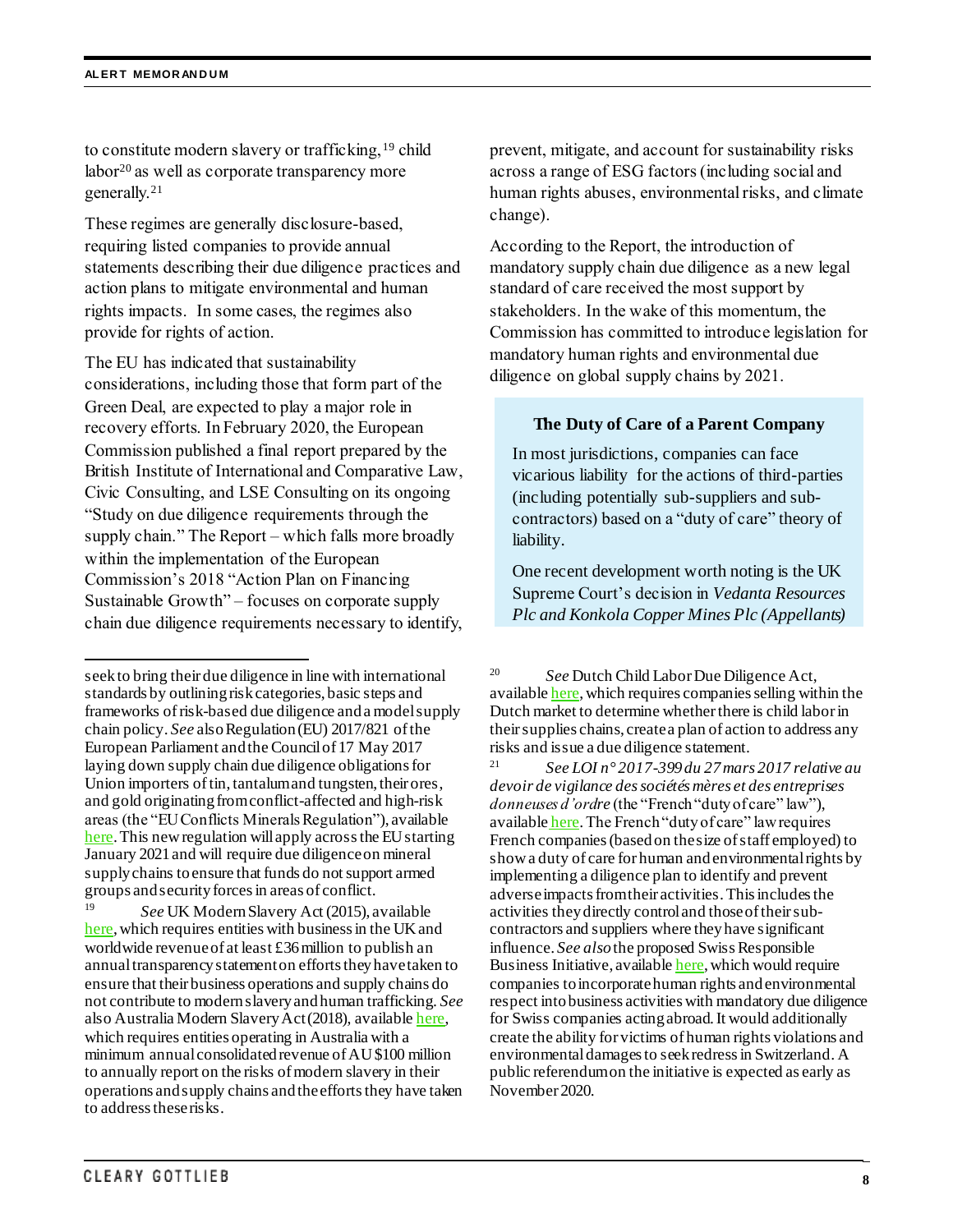*v Lungowe and Ors*. The court decided that the English courts had jurisdiction in respect of a claim brought by Zambian claimants against a UK-based parent company and its Zambian subsidiary and that therefore the case could proceed to a trial of the substantive issues in the English courts, including the question of whether a parent company can be liable for the operations of its subsidiaries. The Supreme Court found that a parent company could in principle assume a duty of care in respect of the activities of its subsidiaries where group-wide policies and guidelines are implemented and administered by the parent.

Although the burden of proof and the ultimate viability of these claims varies across jurisdictions and the substantive area of law (including knowledge and control at the corporate level), it is generally good practice for companies to mitigate exposure to liability by taking due diligence efforts and setting up contractual protections with suppliers and contractors, such as robust audit, inspection and termination rights.

## **IV. Future Directions**

The challenges of the COVID-19 crisis are particularly difficult for companies because of their global reach, indefinite timelines and unpredictable scale.

Politicians and business leaders have raised the possibility of re-patriating supply chains that currently operate internationally, arguing that more localized supply chain "clusters" would be less susceptible to disruptions felt in other countries or regions. While macro-economic models have long backed such approaches as capitalizing on the varying efficiencies with which different countries produce and distribute different goods and services, COVID-19 has exposed

the potential fragility of such an inter-connected system in which even an isolated disruption can trigger broad and lasting effects to supply chain stability.

One thing that is clear is that COVID-19's disruptions will bring new approaches to supply chain challenges, including potential areas of new collaboration across industries. One example is the recently announced partnership between Microsoft and FedEx, which leverages data to provide near-real time analytics in shipment tracking. <sup>22</sup> It is important for companies to consider new legal and compliance challenges that may arise from changing business models, work environments and economic conditions.

#### **Compliance, Technology and Supply Chains**

Although difficult to predict exactly how technology will evolve within the context of supply chains, it is clear that automation is likely to play a greater role.

Various technologies are on the rise, such as using real-time analytics and visualization mapping to create digital supply chain models that can help predict risks, trends and strategic initiatives. Technology can also be used to increase efficiency though automatic re-stocking using just-in-time inventory management systems.

Blockchain technology is particularly helpful in enhancing supply chain traceability (and hence regulatory compliance) by allowing companies to trace the origin of supplies (including their components) through the use of digital ledgers.

With respect to economic sanctions and export controls, for example, blockchain technology can confirm shipments are not coming from countries subject to economic sanctions and track the source of minerals potentially subject

[https://www.pymnts.com/news/delivery/2020/fedex](https://www.pymnts.com/news/delivery/2020/fedex-microsoft-team-up-for-shipping-initiative/)[microsoft-team-up-for-shipping-initiative/](https://www.pymnts.com/news/delivery/2020/fedex-microsoft-team-up-for-shipping-initiative/).

l <sup>22</sup> *See FedEx and Microsoft Join Forces to Transform Commerce* (May 18, 2020), available at: [https://news.microsoft.com/2020/05/18/fedex-and](https://news.microsoft.com/2020/05/18/fedex-and-microsoft-join-forces-to-transform-commerce/)[microsoft-join-forces-to-transform-commerce/](https://news.microsoft.com/2020/05/18/fedex-and-microsoft-join-forces-to-transform-commerce/); see also PYMNTS, *FedEx, Microsoft Team on Shipping Initiative*

<sup>(</sup>May 18, 2020), available at: